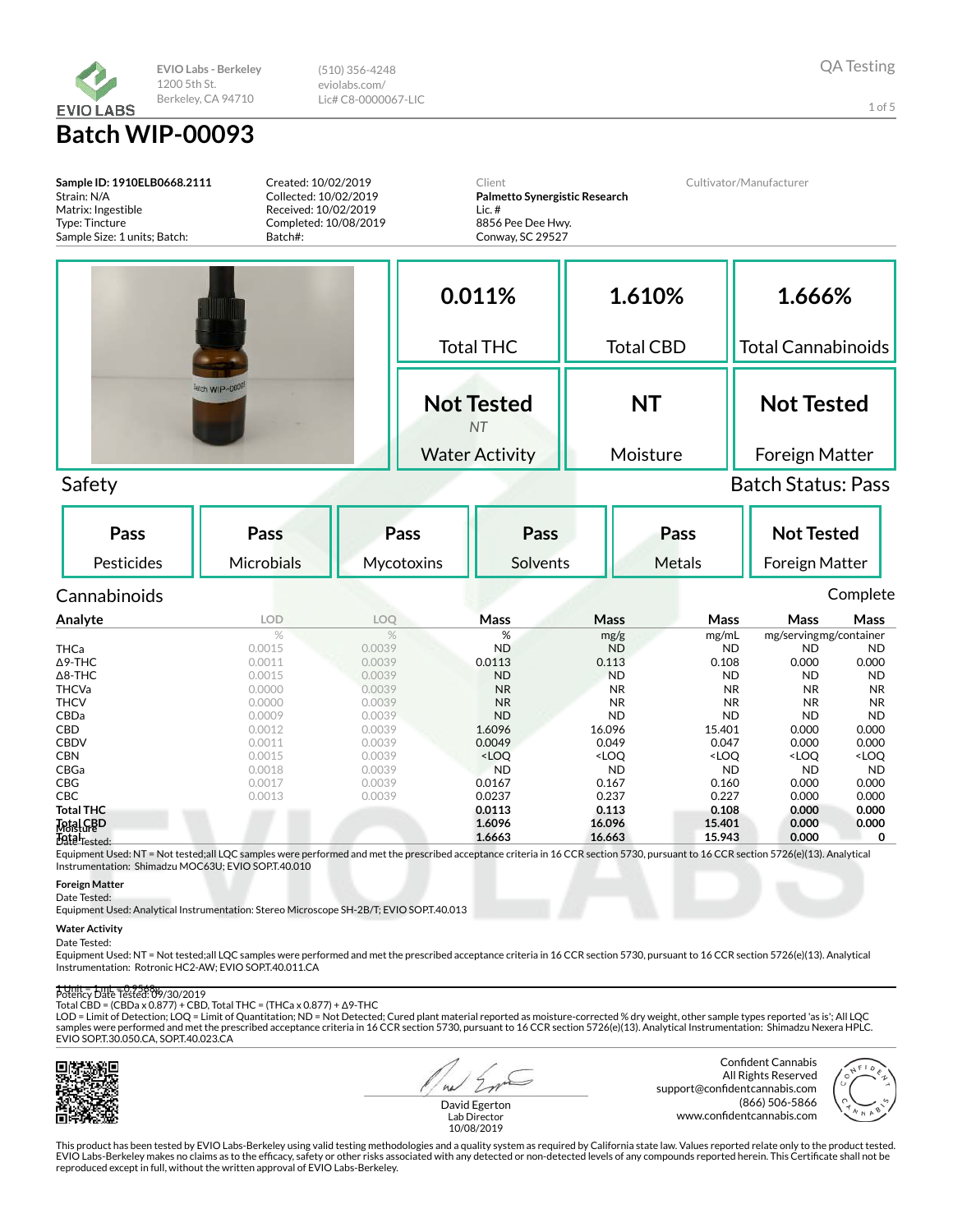

(510) 356-4248 eviolabs.com/ Lic# C8-0000067-LIC

# Batch WIP-00093

| Sample ID: 1910ELB0668.2111  | Created: 10/02/2019   | Client                        | Cultivator/Manufacturer |
|------------------------------|-----------------------|-------------------------------|-------------------------|
| Strain: N/A                  | Collected: 10/02/2019 | Palmetto Synergistic Research |                         |
| Matrix: Ingestible           | Received: 10/02/2019  | Lic. $#$                      |                         |
| Type: Tincture               | Completed: 10/08/2019 | 8856 Pee Dee Hwy.             |                         |
| Sample Size: 1 units: Batch: | Batch#:               | Conway, SC 29527              |                         |

# Pesticides **Passage Community Community Community** Passes and the extension of the extension of the extension of the extension of the extension of the extension of the extension of the extension of the extension of the ext

| Analyte             | <b>LOD</b> | <b>LOO</b> | Limit          |           | Mass Status | Analyte                 | <b>LOD</b> | <b>LOO</b> | Limit          |           | Mass Status |
|---------------------|------------|------------|----------------|-----------|-------------|-------------------------|------------|------------|----------------|-----------|-------------|
|                     | $\mu$ g/g  | $\mu$ g/g  | $\mu$ g/g      | $\mu$ g/g |             |                         | $\mu$ g/g  | $\mu$ g/g  | $\mu$ g/g      | $\mu$ g/g |             |
| Abamectin           | 0.024      | 0.08       | 0.3            | <b>ND</b> | Pass        | Fludioxonil             | 0.014      | 0.075      | 30             | <b>ND</b> | Pass        |
| Acephate            | 0.004      | 0.075      | 5              | <b>ND</b> | Pass        | Hexythiazox             | 0.003      | 0.075      | $\overline{2}$ | <b>ND</b> | Pass        |
| Acequinocyl         | 0.018      | 0.075      | 4              | <b>ND</b> | Pass        | Imazalil                | 0.01       | 0.075      | 0.01           | <b>ND</b> | Pass        |
| Acetamiprid         | 0.007      | 0.075      | 0.5            | <b>ND</b> | Pass        | Imidacloprid            | 0.01       | 0.075      | 3              | <b>ND</b> | Pass        |
| Aldicarb            | 0.015      | 0.075      | 0.015          | <b>ND</b> | Pass        | Kresoxim Methyl         | 0.008      | 0.075      | $\mathbf 1$    | <b>ND</b> | Pass        |
| Azoxystrobin        | 0.007      | 0.075      | 40             | <b>ND</b> | Pass        | Malathion               | 0.005      | 0.075      | 5              | <b>ND</b> | Pass        |
| <b>Bifenazate</b>   | 0.006      | 0.075      | 5              | <b>ND</b> | Pass        | Metalaxyl               | 0.006      | 0.075      | 15             | <b>ND</b> | Pass        |
| Bifenthrin          | 0.008      | 0.075      | 0.5            | <b>ND</b> | Pass        | Methiocarb              | 0.008      | 0.075      | 0.008          | <b>ND</b> | Pass        |
| <b>Boscalid</b>     | 0.009      | 0.075      | 10             | <b>ND</b> | Pass        | Methomyl                | 0.008      | 0.075      | 0.1            | <b>ND</b> | Pass        |
| Captan              | 0.035      | 0.116      | 5              | <b>ND</b> | Pass        | <b>Methyl Parathion</b> | 0.016      | 0.075      | 0.016          | <b>ND</b> | Pass        |
| Carbaryl            | 0.008      | 0.075      | 0.5            | <b>ND</b> | Pass        | <b>Mevinphos</b>        | 0.01       | 0.075      | 0.01           | <b>ND</b> | Pass        |
| Carbofuran          | 0.004      | 0.075      | 0.004          | <b>ND</b> | Pass        | Myclobutanil            | 0.008      | 0.075      | 9              | <b>ND</b> | Pass        |
| Chlorantraniliprole | 0.013      | 0.075      | 40             | <b>ND</b> | Pass        | <b>Naled</b>            | 0.009      | 0.075      | 0.5            | <b>ND</b> | Pass        |
| Chlordane           | 0.003      | 0.075      | 0.003          | <b>ND</b> | Pass        | Oxamyl                  | 0.005      | 0.075      | 0.2            | <b>ND</b> | Pass        |
| Chlorfenapyr        | 0.008      | 0.075      | 0.008          | <b>ND</b> | Pass        | Paclobutrazol           | 0.006      | 0.075      | 0.006          | <b>ND</b> | Pass        |
| Chlorpyrifos        | 0.003      | 0.075      | 0.003          | <b>ND</b> | Pass        | Pentachloronitrobenzene | 0.015      | 0.075      | 0.2            | <b>ND</b> | Pass        |
| Clofentezine        | 0.004      | 0.075      | 0.5            | <b>ND</b> | Pass        | Permethrin              | 0.01       | 0.075      | 20             | <b>ND</b> | Pass        |
| Coumaphos           | 0.004      | 0.075      | 0.004          | <b>ND</b> | Pass        | Phosmet                 | 0.008      | 0.075      | 0.2            | <b>ND</b> | Pass        |
| Cyfluthrin          | 0.064      | 0.21       | $\mathbf 1$    | <b>ND</b> | Pass        | Piperonyl Butoxide      | 0.003      | 0.075      | 8              | <b>ND</b> | Pass        |
| Cypermethrin        | 0.012      | 0.075      | 1              | <b>ND</b> | Pass        | Prallethrin             | 0.009      | 0.075      | 0.4            | <b>ND</b> | Pass        |
| Daminozide          | 0.007      | 0.075      | 0.007          | <b>ND</b> | Pass        | Propiconazole           | 0.009      | 0.075      | 20             | <b>ND</b> | Pass        |
| Diazinon            | 0.005      | 0.075      | 0.2            | <b>ND</b> | Pass        | Propoxur                | 0.008      | 0.075      | 0.008          | <b>ND</b> | Pass        |
| <b>Dichlorvos</b>   | 0.005      | 0.075      | 0.005          | <b>ND</b> | Pass        | Pyrethrins              | 0.008      | 0.075      | 1              | <b>ND</b> | Pass        |
| Dimethoate          | 0.007      | 0.075      | 0.007          | <b>ND</b> | Pass        | Pyridaben               | 0.005      | 0.075      | 3              | <b>ND</b> | Pass        |
| Dimethomorph        | 0.007      | 0.075      | 20             | <b>ND</b> | Pass        | Spinetoram              | 0.006      | 0.075      | 3              | <b>ND</b> | Pass        |
| Ethoprophos         | 0.005      | 0.075      | 0.005          | <b>ND</b> | Pass        | Spinosad                | 0.004      | 0.075      | 3              | <b>ND</b> | Pass        |
| Etofenprox          | 0.005      | 0.075      | 0.005          | <b>ND</b> | Pass        | Spiromesifen            | 0.008      | 0.075      | 12             | <b>ND</b> | Pass        |
| Etoxazole           | 0.004      | 0.075      | 1.5            | <b>ND</b> | Pass        | Spirotetramat           | 0.01       | 0.075      | 13             | <b>ND</b> | Pass        |
| Fenhexamid          | 0.005      | 0.075      | 10             | <b>ND</b> | Pass        | Spiroxamine             | 0.003      | 0.075      | 0.003          | <b>ND</b> | Pass        |
| Fenoxycarb          | 0.007      | 0.075      | 0.007          | <b>ND</b> | Pass        | Tebuconazole            | 0.008      | 0.075      | $\overline{2}$ | <b>ND</b> | Pass        |
| Fenpyroximate       | 0.004      | 0.075      | $\overline{2}$ | <b>ND</b> | Pass        | Thiacloprid             | 0.008      | 0.075      | 0.008          | <b>ND</b> | Pass        |
| Fipronil            | 0.01       | 0.075      | 0.01           | <b>ND</b> | Pass        | Thiamethoxam            | 0.007      | 0.075      | 4.5            | <b>ND</b> | Pass        |
| Flonicamid          | 0.007      | 0.075      | $\overline{2}$ | <b>ND</b> | Pass        | Trifloxystrobin         | 0.005      | 0.075      | 30             | <b>ND</b> | Pass        |
|                     |            |            |                |           |             |                         |            |            |                |           |             |

Date Tested: 10/02/2019

LOD = Limit of Detection; LOQ = Limit of Quantitation; ND - Not Detected; The reported result is based on as-is sample mass, e.g., wet-weight; all LQC samples were performed and met the prescribed acceptance criteria in 16 CCR section 5730, pursuant to 16 CCR section 5726(e)(13). Analytical Instrumentation: Perkin Elmer QSight<br>420 LC-MS/MS; SOP.T.40.051.CA



 $41$ David Egerton

Confident Cannabis All Rights Reserved support@confidentcannabis.com (866) 506-5866 www.confidentcannabis.com



3 of 5

This product has been tested by EVIO Labs-Berkeley using valid testing methodologies and a quality system as required by California state law. Values reported relate only to the product tested. EVIO Labs-Berkeley makes no claims as to the efficacy, safety or other risks associated with any detected or non-detected levels of any compounds reported herein. This Certificate shall not be<br>reproduced except in full, wi 10/08/2019

Lab Director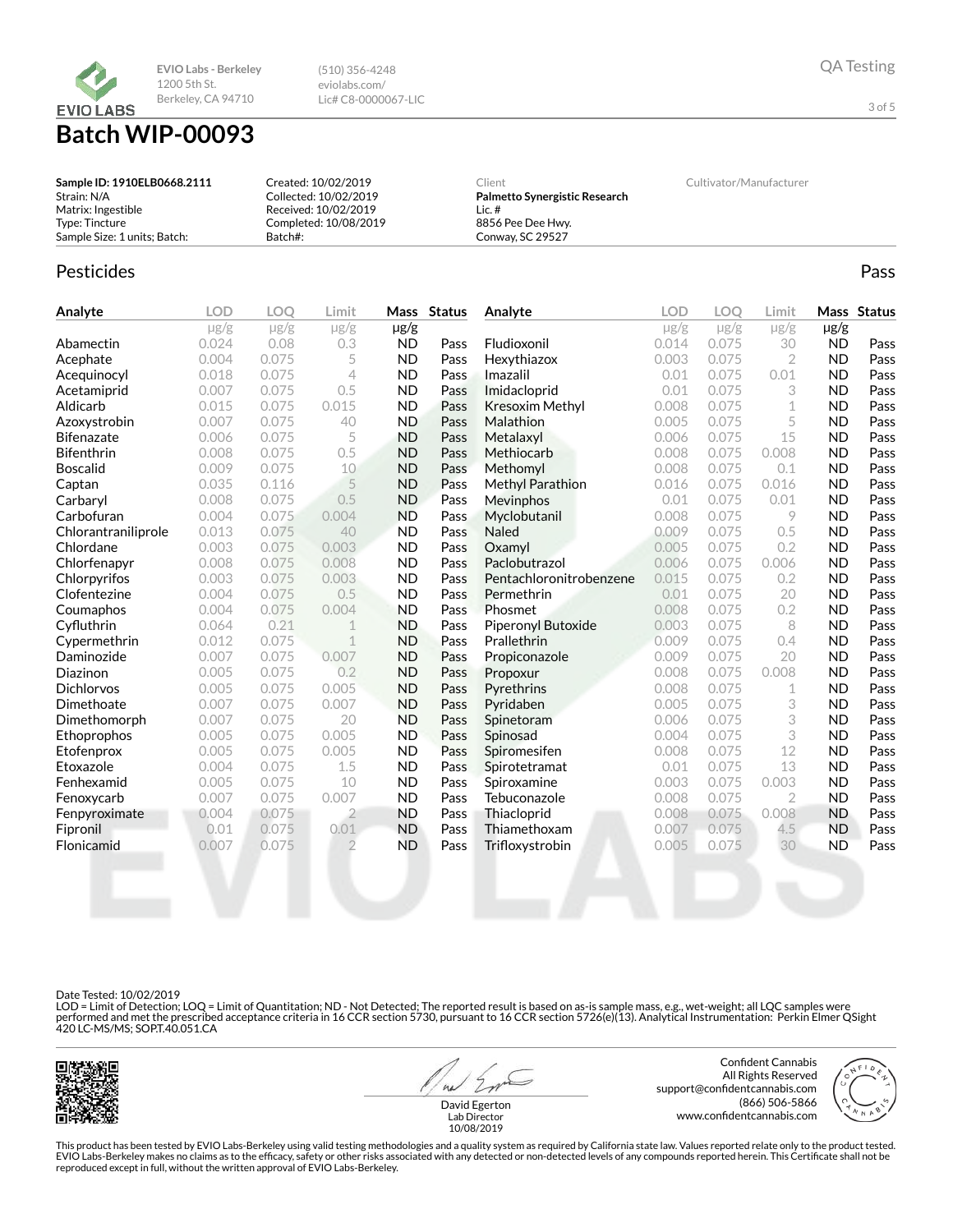

Batch WIP-00093

| Sample ID: 1910ELB0668.2111  | Created: 10/02/2019   | Client                        | Cultivator/Manufacturer |
|------------------------------|-----------------------|-------------------------------|-------------------------|
| Strain: N/A                  | Collected: 10/02/2019 | Palmetto Synergistic Research |                         |
| Matrix: Ingestible           | Received: 10/02/2019  | Lic. #                        |                         |
| Type: Tincture               | Completed: 10/08/2019 | 8856 Pee Dee Hwy.             |                         |
| Sample Size: 1 units: Batch: | Batch#:               | Conway, SC 29527              |                         |

(510) 356-4248 eviolabs.com/ Lic# C8-0000067-LIC

# Residual Solvents Pass

| Analyte             | <b>LOD</b> | <b>LOO</b> | Limit     | Concentration | <b>Status</b> |
|---------------------|------------|------------|-----------|---------------|---------------|
|                     | $\mu$ g/g  | $\mu$ g/g  | $\mu$ g/g | $\mu$ g/g     |               |
| 1,2-Dichloro-Ethane | 0.08       | 0.25       |           | ND            | Pass          |
| <b>Benzene</b>      | 0.03       | 0.12       |           | <b>ND</b>     | Pass          |
| Chloroform          | 0.11       | 0.37       |           | ND            | Pass          |
| Ethylene Oxide      | 0.12       | 0.41       |           | ND.           | Pass          |
| Methylene-Chloride  | 0.66       | 0.75       |           | ND            | Pass          |
| Trichloroethene     | 0.4        | 0.4        |           | <b>ND</b>     | Pass          |
| Acetone             | 5.46       | 36         | 5000      | <b>ND</b>     | Pass          |
| Acetonitrile        | 0.41       | 1.37       | 410       | <b>ND</b>     | Pass          |
| <b>Butane</b>       | 41.96      | 230.4      | 5000      | <b>ND</b>     | Pass          |
| Ethanol             | 6.39       | 48         |           | <b>ND</b>     | <b>Tested</b> |
| Ethyl-Acetate       | 2.61       | 19.2       | 5000      | <b>ND</b>     | Pass          |
| Ethyl-Ether         | 3.19       | 10.51      | 5000      | <b>ND</b>     | Pass          |
| Heptane             | 2.99       | 24         | 5000      | <b>ND</b>     | Pass          |
| <b>Hexanes</b>      | 0.31       | 1.03       | 290       | <b>ND</b>     | Pass          |
| Isopropanol         | 3.3        | 24         | 5000      | ND.           | Pass          |
| Methanol            | 2.76       | 9.12       | 3000      | <b>ND</b>     | Pass          |
| Pentane             | 6.29       | 36         | 5000      | <b>ND</b>     | Pass          |
| Propane             | 7.93       | 26.16      | 5000      | ND            | Pass          |
| Toluene             | 0.98       | 3.24       | 890       | <b>ND</b>     | Pass          |
| Xylenes             | 1.04       | 1.04       | 2170      | <b>ND</b>     | Pass          |



Date Tested: 10/02/2019

LOD=Limit of Detection; LOQ = Limit of Quantitation; ND = Not Detected; The reported result is based on nominal sample weight, and reported 'as is'; all LQC samples were<br>performed and met the prescribed acceptance criteria



 $41$ 

Confident Cannabis All Rights Reserved support@confidentcannabis.com (866) 506-5866 www.confidentcannabis.com



David Egerton Lab Director 10/08/2019

This product has been tested by EVIO Labs-Berkeley using valid testing methodologies and a quality system as required by California state law. Values reported relate only to the product tested. EVIO Labs-Berkeley makes no claims as to the efficacy, safety or other risks associated with any detected or non-detected levels of any compounds reported herein. This Certificate shall not be<br>reproduced except in full, wi

4 of 5